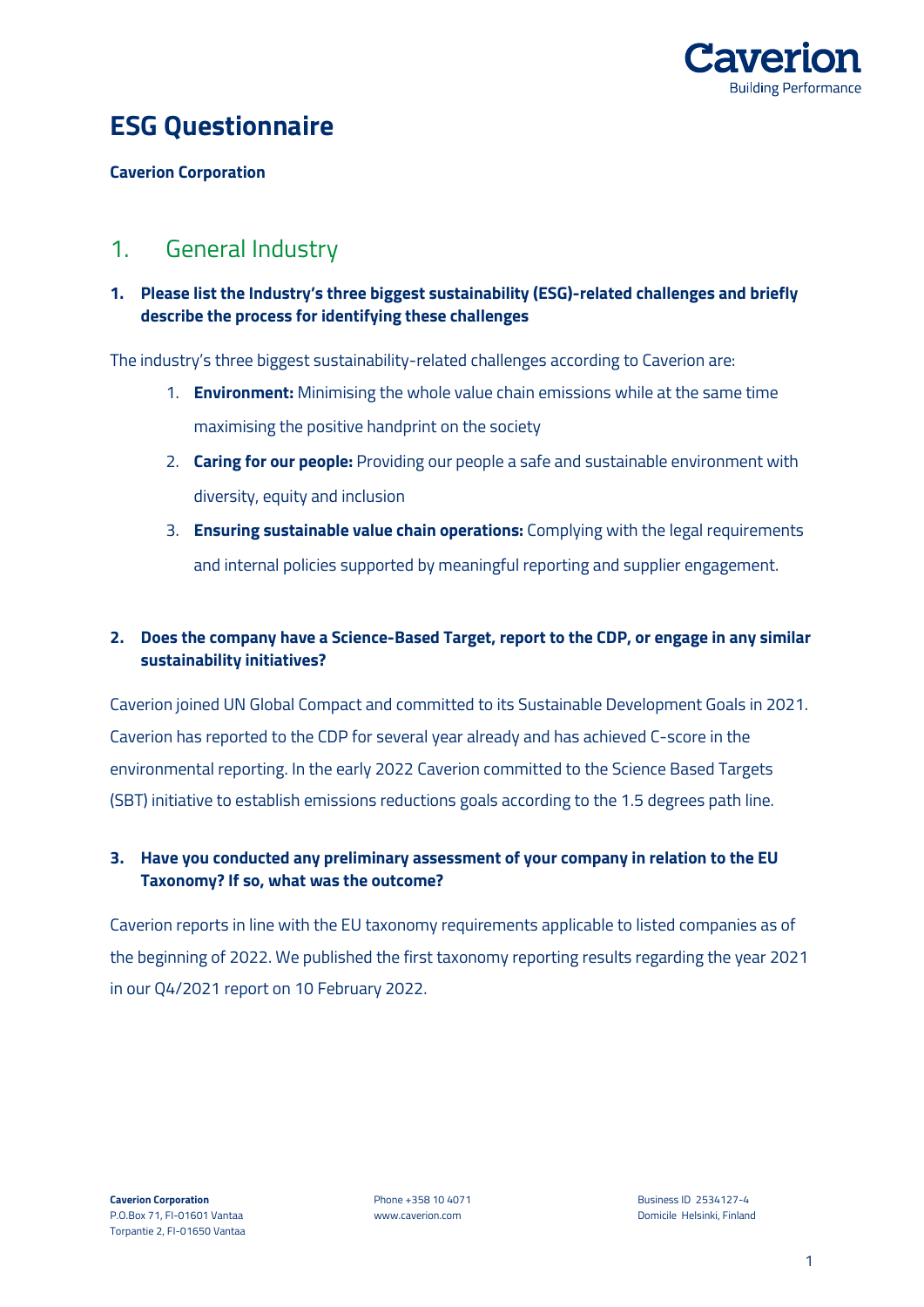

## 2. Environment

## **4. Please list the firm's three primary risks related to climate change and if any, the firm´s climate-related opportunities**

Caverion's own operations are not extensively energy intensive and does not have any bigger production facilities and therefore the environmental risks related to for example growing energy costs are moderate. Caverion is also taking proactive measures such as electrifying its vehicle fleet. Caverion follows all legal requirements, and current regulations and their development on local and international level.

Caverion's handprint has a big impact on the society and as the EU legislations, initiatives and megatrends are expected to increase the demand for Caverion's services. EU's "Fit for 55", Renovation wave as well as current and revised Energy Performance of Building Directives will all demand increased investments in Caverion's core areas of business, such as heating, cooling, automation, ventilation and the energy efficiency of the buildings.

#### **5. Does the firm anticipate any climate-related investments, and if so to what extent?**

Caverion is investing to defining Science Based emissions Targets and in measuring the emissions throughout the value chain. We are also investing in concrete actions to reduce the emissions and in engaging our suppliers and customers, according to the SBT initiative.

To increase our positive carbon handprint, we will, for example, invest in the innovation and development of our smart and sustainable offering, educate our employees on contributing to customers' sustainability performance and increase the smart technology revenue share of our total revenue.

### **6. Circular Economy: how are purchases and waste managed? If the firm rely on any scarce resources, please describe what efforts are made to mitigate the risk of those resources becoming scarcer in the future, e.g. recycling, substitutes, or improved resource efficiency?**

Waste management and efficient material use are a part of our day-to-day work. We also help our customers to increase efficient material use and improve waste management through our services. Our work regarding circular economy becomes more focused as we move towards in our Scope 3 emissions calculation according to the SBT.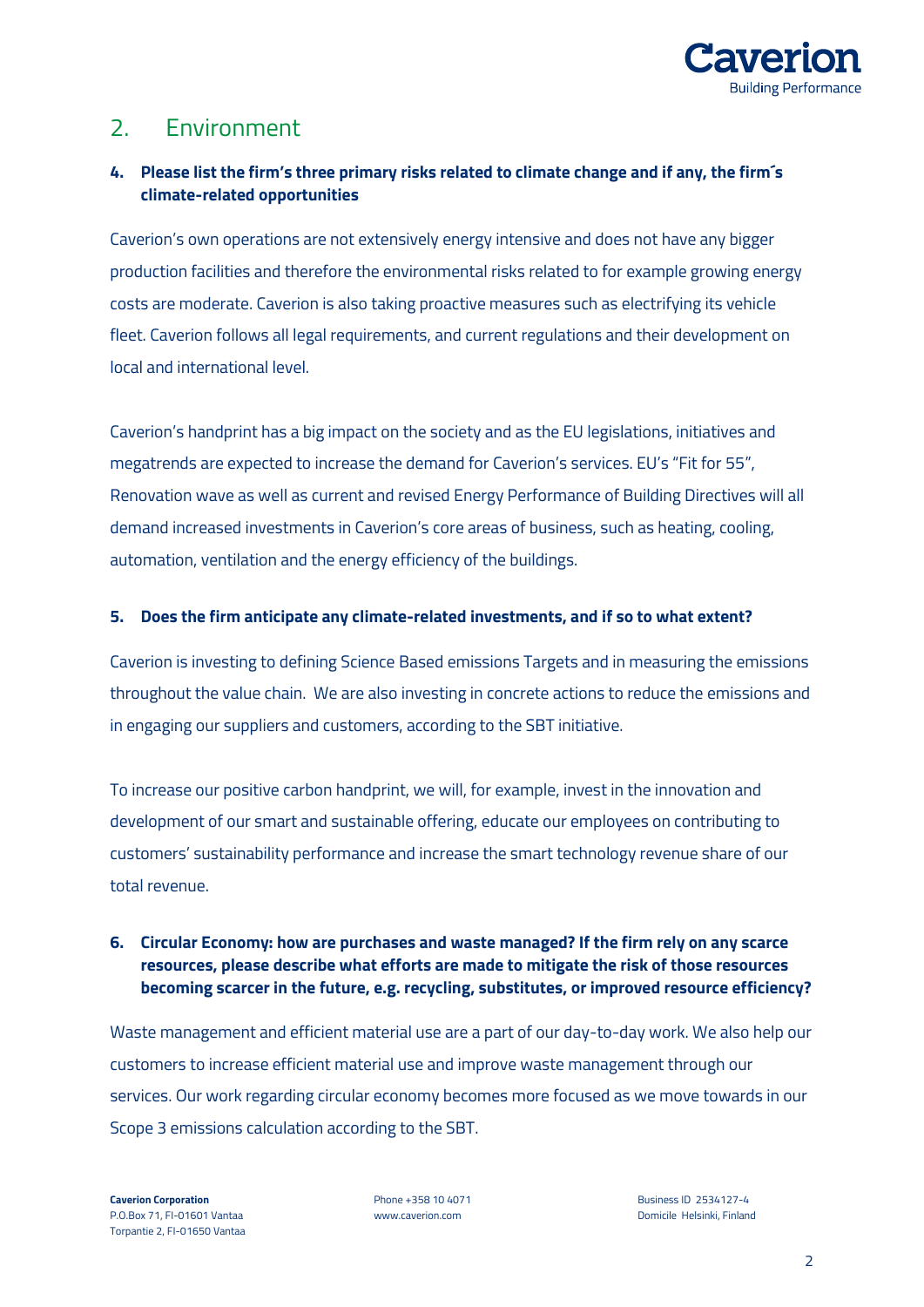

### **7. Transition-related risks (for example changed customer preferences or legislation): Do you anticipate any risks or opportunities due to the transition to a carbon-neutral society? Is there any risk of the firm's offer being negatively affected? If yes, how has the firm positioned itself to handle that risk?**

Caverion's own operations have relatively small footprint and therefore the risks that Caverion would be negatively affected are low. Our close collaboration with our suppliers helps us to monitor such risks.

Instead Caverion's positive handprint impact of its offerings is big so the transition to carbonneutral society is a great opportunity. We already see increased demand for Caverion's Energy Performance Contracting, energy management, automation and EV charging to name a few.

### **8. Please disclose your Scope 1, 2 & 3 GHG emissions. If not available, do you have a time plan for when to start reporting?**

Caverion reports sustainability-related information annually. The 2020 report complies with the GRI Standards guidelines of the Global Reporting Initiative (GRI) in accordance with the Core option. The content of the report includes key areas of economic, social and environmental responsibility.

Caverion publishes its 2021 Sustainability Report by the end of week 9 in 2022.

| Scope 1<br><b>CO2</b> emissions from |        |         |                   |
|--------------------------------------|--------|---------|-------------------|
| direct energy sources, tonnes        | 2020   | 2019    | 2018              |
| CO2 emissions, petrol                | 1,121  | 1.594.9 | 1,335.0           |
| CO2 emissions, diesel                | 17,461 |         | 21,028.3 25,303.4 |
| CO2 emissions, light fuel oil        | 9      | 2.8     | 23.1              |
| CO2 emissions, natural gas           | 236    | 631.7   | 199.6             |
| CO2 emissions, LPG                   | 39     | 27.9    | 456.5             |
| <b>Total direct CO2 emissions</b>    | 18,866 |         | 23,285.5 27,317.7 |

| Scope 2                            |  |
|------------------------------------|--|
| <b>CO2</b> emissions from indirect |  |

| <b>CO2</b> emissions from indirect  |       |         |         |
|-------------------------------------|-------|---------|---------|
| energy sources, tonnes              | 2020  | 2019    | 2018    |
| CO2 emissions, electricity          | 2,218 | 4,628.1 | 6,492.4 |
| CO2 emissions, district heat        | 1,585 | 1,523.4 | 1,999.7 |
| CO2 emissions, geothermal           | 6     | 10.4    | 329.7   |
| <b>Total indirect CO2 emissions</b> | 3,809 | 6,162.0 | 8,821.8 |
|                                     |       |         |         |
| Scope 3                             |       |         |         |
| <b>CO2</b> emissions, tonnes        | 2020  | 2019    | 2018    |
| Business travel, air travel CO2     |       |         |         |
| emissions                           | 302.0 | 1,895.9 | 2,178.6 |
|                                     |       |         |         |
| <b>Intensity ratios</b>             | 2020  | 2019    | 2018    |
| Direct and indirect                 |       |         |         |
| CO2 emissions/revenue (EURm)        | 10.5  | 16.5    | 16.9    |
| Energy intensity,                   |       |         |         |
| Direct and Indirect                 |       |         |         |
| energy GWh/revenue (EURm)           | 0.045 | 0.057   | 0.064   |
|                                     |       |         |         |

#### **9. Have you set a target to become carbon neutral? If so, have you defined carbon neutrality?**

We set our first group-wide sustainability targets in 2020. Our target by 2030 is to create sustainable impact through our solutions, with a positive carbon handprint 10 times greater than our own carbon footprint. We have recently committed to the SBT initiative and we will develop ambitious short- and long-term emissions reduction targets according to SBT principles.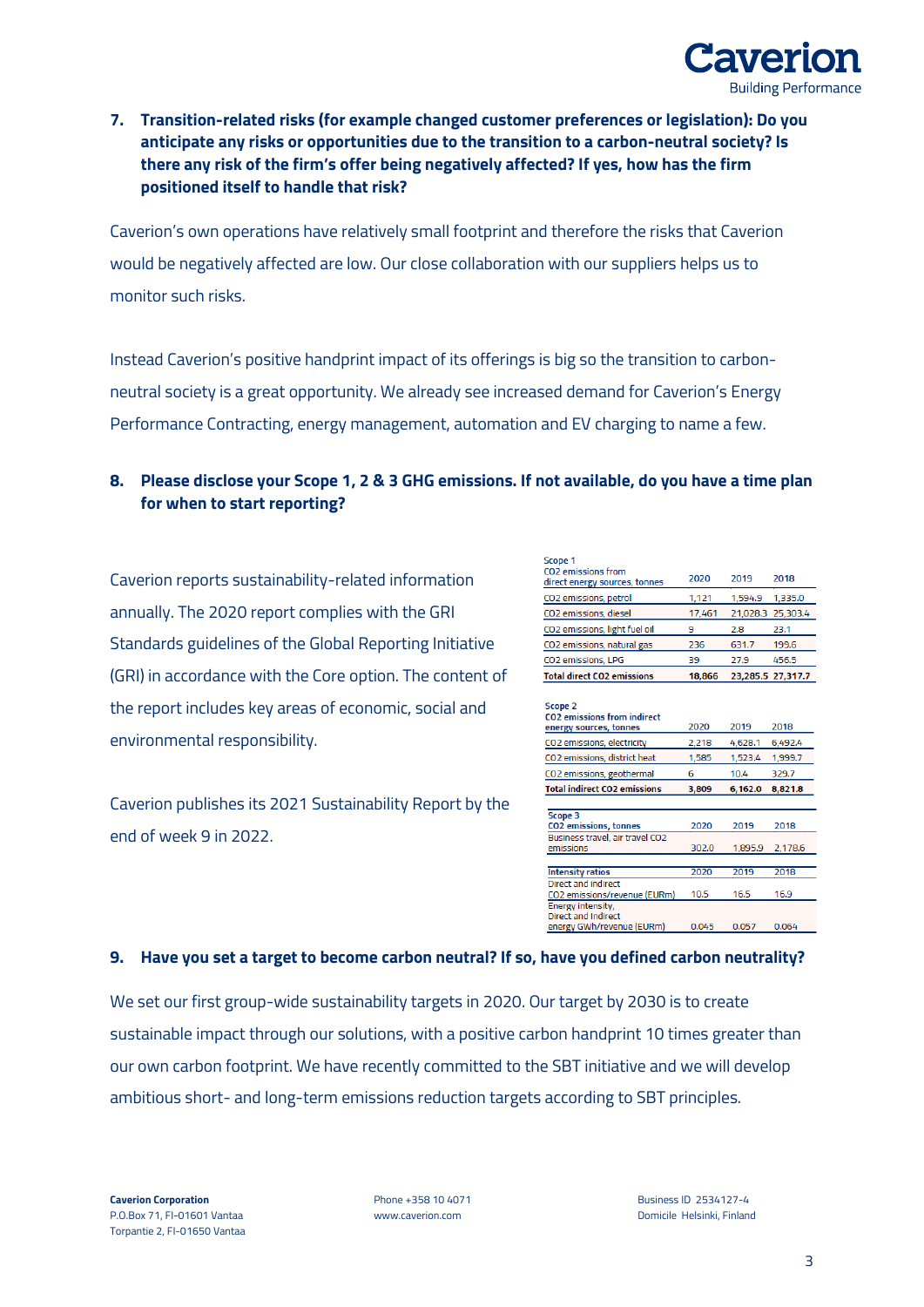

### **10. Please list the firm's (1-2) primary means of making a positive environmental impact or minimising negative environmental impact. Please list the corresponding most relevant UN Sustainable Development Goals. What Proportion of sales can be directly linked to selected UN SDGs?**

Caverion contributes its greatest environmental impact through its handprint by offering its customers energy efficient and sustainable solutions. Examples of such offerings are Caverion's Energy Performance Contracting, energy management, automation and EV charging.

At the same time Caverion is working to reduce its emissions footprint and recently committed to the SBT initiative. Caverion will develop ambitious emissions reduction targets according to SBT and engage both suppliers and customers to meet them. Caverion joined UN Global Compact and committed to Sustainable Development Goals in 2021. The Sustainable Development Goals (SDGs) particularly linking with our 2025 sustainability targets and KPIs are:

- ﴿ Good health and well-being ﴿ Gender equality
- 
- ﴿ Sustainable cities and communities ﴿ Climate action
- 
- ﴿ Decent work and economic growth ﴿ Industry, Innovation, and Infrastructure
	-

## 3. Social

## **11. Does the firm have a history of accidents? If so, how have these been managed? Are there any preventive measures, such as policies?**

Lost Time Injury Frequency Rate (LTIFR, number of occupational accidents resulting in absence per a million work hours) in 2021 was record low, 4.0 (2020: 4.2). We are among the top performers in our field in terms of safety and have a rigorous safety policy and mandatory safety trainings to all. We measure the progress in proactive safety work, such as site safety tours, risk observations and toolbox talks every month. We continue to develop our ways of working and 2025 target is to get to an LTIFR level below 2 while the long-term target is to go as close to zero level as possible.

### **12. If applicable, please state your targets for gender and cultural equality and indicate the relative split of men/women at every level of the firm, particularly the Board of Directors and management team**

Caverion respects people as individuals and embrace difference and foster inclusion. Wherever we operate, we are committed to creating a working environment that is inclusive, fair and flexible,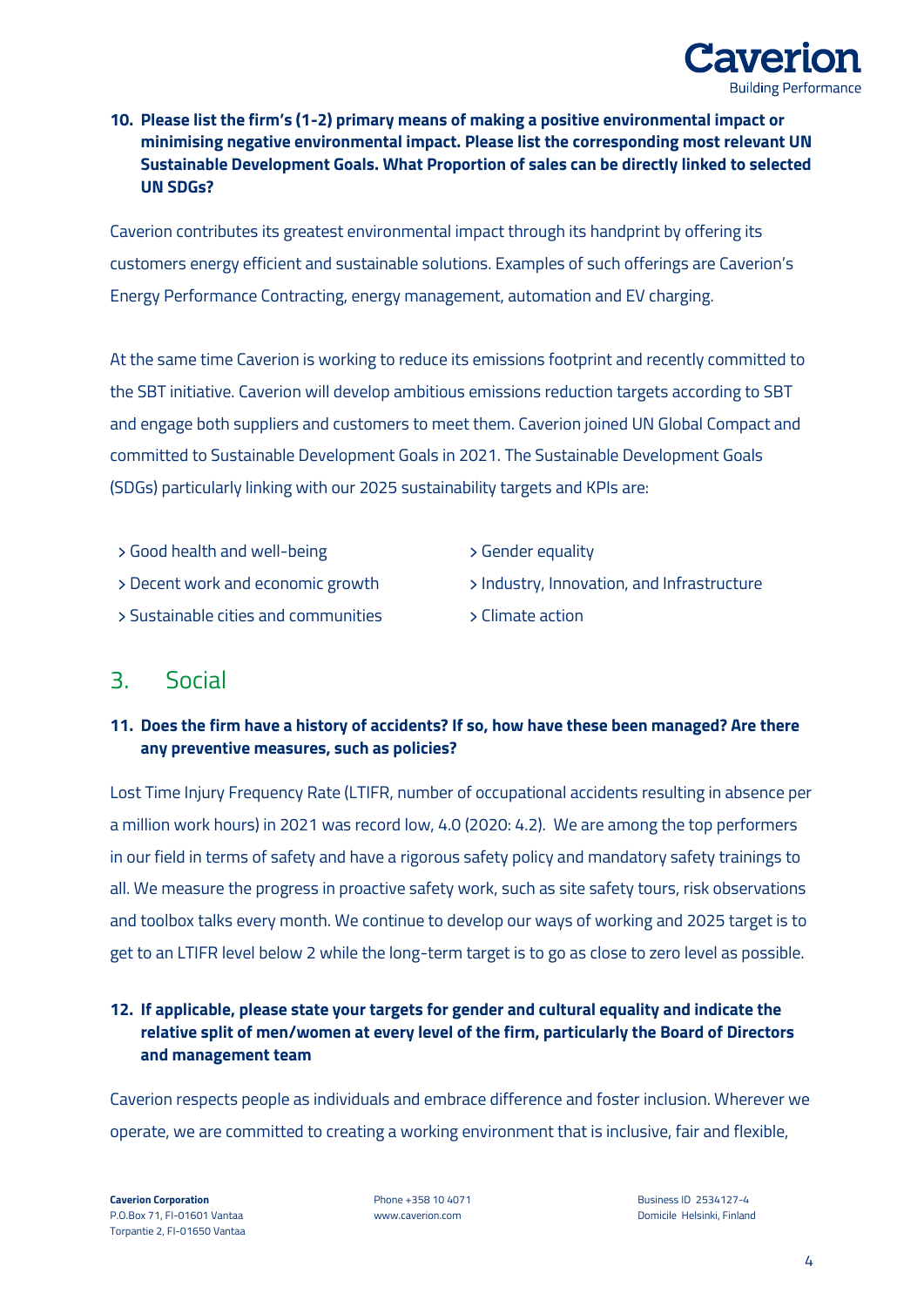

and promotes personal and professional growth. Due to our industry, we also want to pay special attention to gender equality and our ability to offer interesting and safe working environment for all, independent of the gender. We believe that diversity and inclusiveness are critical elements in creating value for our customers, business partners, employees and shareholders.

In 2021, 11% of our employees were female. One of our sustainability KPIs is to increase the share of female employees to 15% by 2025.

The Human Resources Committee shall ensure diversity within the Board in terms of educational and professional background, gender, age and geographical provenance of the directors. Our Board members represent various industries and age groups and are citizens of five countries across our operating area in Northern and Central Europe. Currently, two of our seven Board members are female, representing 29% of the Board composition.

Members of the Management Board represent various industries and educational and professional backgrounds and are citizens of six countries across our operating area. Currently, three out of 14 Group Management Board members are female, representing 21% of the composition.

### **13. Does the company conduct any other community engagement activities aside from those directly connected to the business?**

At Caverion we refer to our purpose as our corporate citizenship: we enable performance and people's well-being in smart and sustainable built environments. This purpose drives us further.

In 2021, we for example challenged our customers and employees to learn more and act around smart cities and sustainability. Based on the activities, we will make a donation to the John Nurminen Foundation towards efforts to save the Baltic Sea and its heritage for future generations.

### **14. How often does the firm conduct audits of its suppliers, and how often do you discover incidents not compliant with your code of conduct?**

We require our suppliers to sign our Supplier Code of Conduct (SCoC) with the target of covering 90% of our volume by 2025. The Supplier Code of Conduct contains our ethical and compliance

P.O.Box 71, FI-01601 Vantaa www.caverion.com Domicile Helsinki, Finland Torpantie 2, FI-01650 Vantaa

**Caverion Corporation Corporation Phone +358 10 4071 Business ID 2534127-4**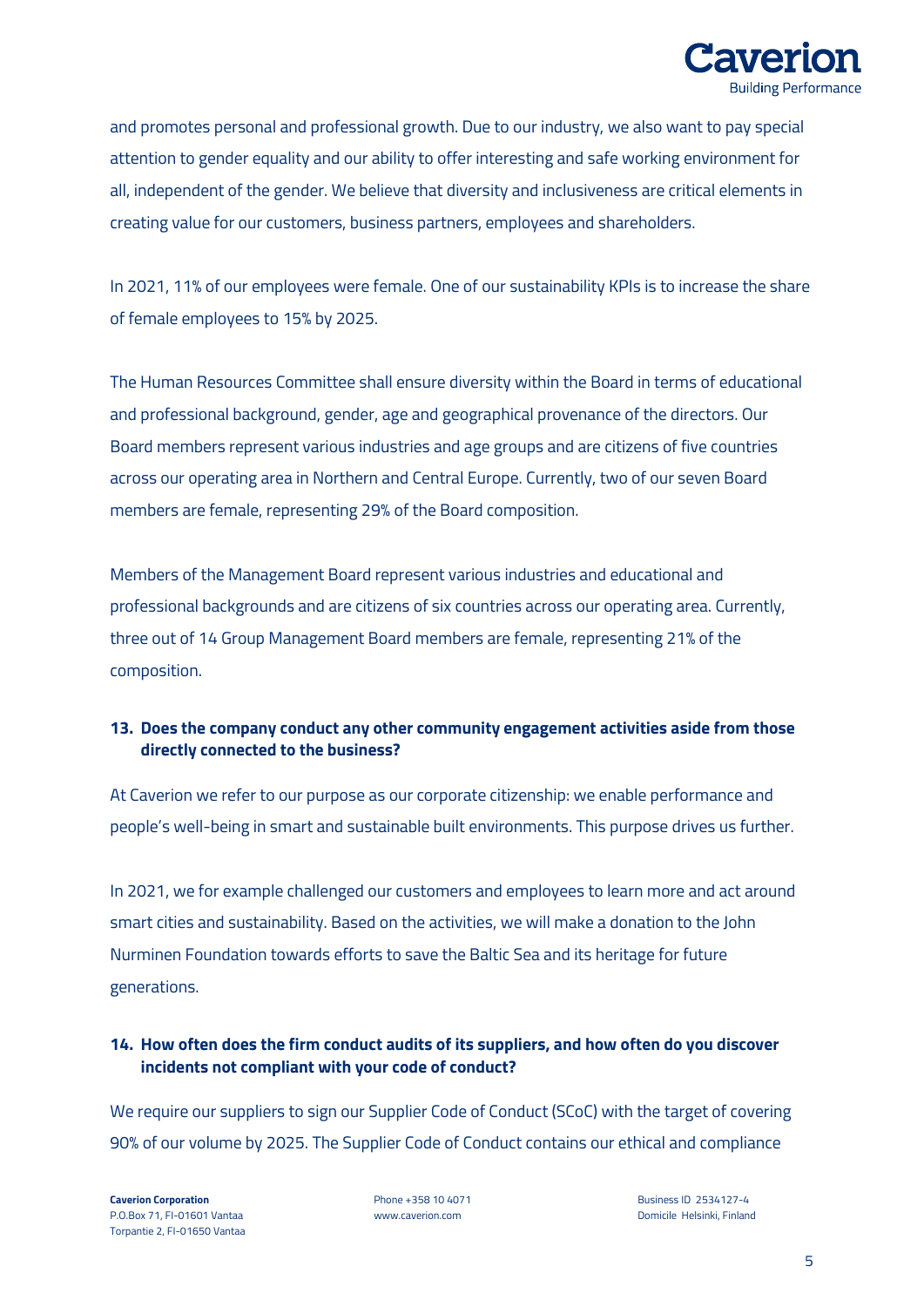

requirements to our suppliers. By accepting the Supplier Code of Conduct, our supplier commits to the commonly accepted basic ethical and compliance rules.

The right to audit may take place at any reasonable time upon advance notice. As most of our suppliers are close to us in Europe the risks are relatively limited and easier to monitor.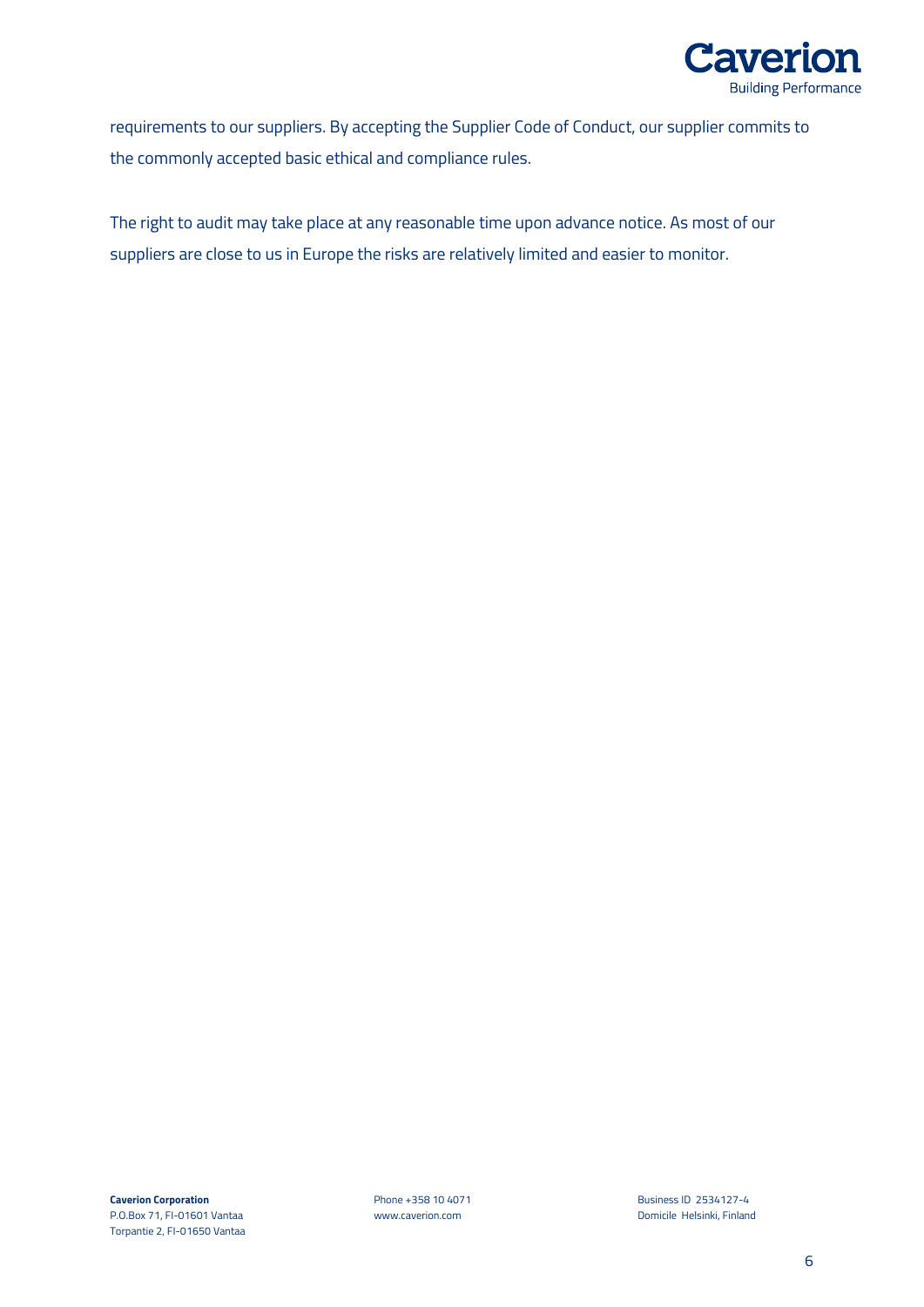

## 4. Governance

#### **15. Do all staff members receive continuing education on anti-corruption? Is there an external whistle-blower function? Are there any ongoing or historical incidents involving corruption, cartels, or any other unethical business conduct? Have any preventive measures been taken?**

One of Caverion's means to monitor compliance is to investigate all reports made through its ethical reporting channel. The channel is a web-based online reporting tool and it is available to all Caverion personnel. All reports and allegations are investigated by the Group's compliance organisation. In addition, reports can be submitted by email.

In June 2018, Caverion reached a settlement for its part with the German Federal Office (FCO) in a cartel case that had been investigated by the authority since 2014. Caverion applies a zerotolerance approach to corruption, bribery, anti-competitive practices, discrimination, harassment, or any unlawful action, as stated in our Code of Conduct.

Caverion does not tolerate any form of bribery or other illegal payments in relationships with its suppliers, subcontractors and other business partners. Caverion does everything in its power to reject bribery, corruption and white-collar crimes. Caverion supports open and fair competition in all of its markets. In addition, Caverion complies with the applicable legislation regarding competition in every activity and avoids situations where there is a risk that regulations concerning competition could be violated.

### **16. Please state the firm´s business tax residence (i.e. where the firm pays tax) and explain why that specific tax residence was chosen**

Finland: The company is a Finnish Corporation with headquarter in Vantaa, Finland, established through a partial demerger from YIT Corporation. The company is also a listed Finnish company, listed on Nasdaq Helsinki.

#### **17. How many independent members sit on the Board of Directors?**

Six out of seven (85%) Board members are independent